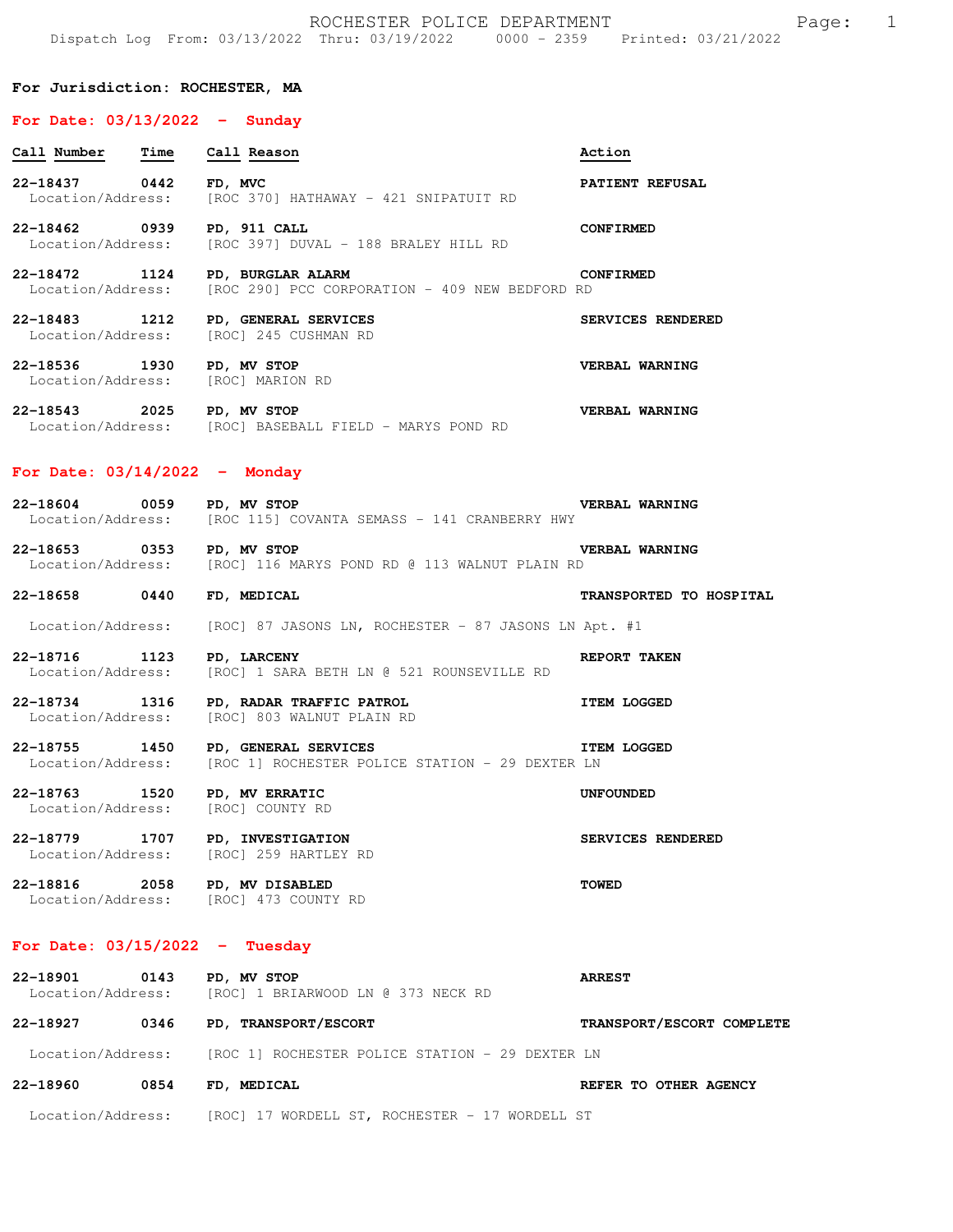**22-19003 1313 PD, MV LOCKOUT SERVICES RENDERED**  Location/Address: [ROC 115] COVANTA SEMASS - 141 CRANBERRY HWY **22-19015 1438 PD, FOLLOW UP REPORT TAKEN**  Location/Address: [ROC] 17 WORDELL ST **22-19030 1635 FD, MEDICAL TRANSPORTED TO HOSPITAL**  Location/Address: [ROC 588] BOGDON/SPILLANE - 43 BENNETT RD **22-19061 1857 PD, SUSPICIOUS ACTIVITY INVESTIGATED**  Location/Address: [ROC] 291 BRALEY HILL RD **22-19063 1916 PD, MV STOP VERBAL WARNING**  Location/Address: [ROC 92] QUITTACAS WATER TREATMENT PLANT - 33 NEGUS WAY **22-19065 1925 PD, SUSPICIOUS ACTIVITY INVESTIGATED**  Location/Address: [ROC] NEGUS WAY **22-19080 2052 PD, SUSPICIOUS ACTIVITY INVESTIGATED**  Location/Address: [ROC 92] QUITTACAS WATER TREATMENT PLANT - 33 NEGUS WAY **For Date: 03/16/2022 - Wednesday 22-19131 0024 PD, MV STOP VERBAL WARNING**  Location/Address: [ROC] 420 MARYS POND RD @ 1 PERRYS LN **22-19140 0042 PD, SUSPICIOUS ACTIVITY CONDUCTS ACTIVITY DESTIGATED** Location/Address: [ROC] MIDDLEBORO LINE - CRANBERRY HWY [ROC] MIDDLEBORO LINE - CRANBERRY HWY **22-19149 0050 PD, MV STOP VERBAL WARNING**<br>Location/Address: [ROC 128] SEASONS CORNER MARKET - 8 CRANBERRY HWY [ROC 128] SEASONS CORNER MARKET - 8 CRANBERRY HWY **22-19210 0540 PD, MV STOP REPORT TAKEN**<br>Location/Address: [ROC 128] SEASONS CORNER MARKET - 8 CRANBERRY HWY [ROC 128] SEASONS CORNER MARKET - 8 CRANBERRY HWY **22-19231 0839 PD, 911 CALL CONFIRMED**  Location/Address: [ROC 115] COVANTA SEMASS - 141 CRANBERRY HWY **22-19234 0915 FD, MEDICAL TRANSPORTED TO HOSPITAL**  Location/Address: [ROC] 45 NECK RD, ROCHESTER - 45 NECK RD **22-19235 0916 PD, MV STOP VERBAL WARNING**<br>Location/Address: [ROC 461] NEW BEDFORD WASTE - 48 CRANBERRY HWY [ROC 461] NEW BEDFORD WASTE - 48 CRANBERRY HWY **22-19249 1028 PD, MV STOP CITATION ISSUED**  Location/Address: [ROC 128] SEASONS CORNER MARKET - 8 CRANBERRY HWY **22-19256 1112 PD, SUSPICIOUS ACTIVITY**<br>Location/Address: [ROC 124] DECAS CRANBERRY - 475 MARYS POND RD [ROC 124] DECAS CRANBERRY - 475 MARYS POND RD

**22-19289 1517 PD, MV STOP VERBAL WARNING**  Location/Address: [ROC] 160 SNIPATUIT RD @ 160 HARTLEY RD

**22-19321 1752 PD, GENERAL SERVICES SERVICES RENDERED**  Location/Address: [ROC] 67 NECK RD

**22-19331 1850 PD, 911 CALL INVESTIGATED**  Location/Address: [ROC] 287 SNIPATUIT RD

**22-19368 2136 PD, MV STOP CITATION ISSUED**  Location/Address: [ROC] 219 NEW BEDFORD RD

## **For Date: 03/17/2022 - Thursday**

| 22-19473          | 0336 | PD, RADAR TRAFFIC PATROL                        |  |  | <b>ITEM LOGGED</b> |
|-------------------|------|-------------------------------------------------|--|--|--------------------|
| Location/Address: |      | [ROC] MIDDLEBORO/ROCHESTER TOWN LINE - ROUTE 28 |  |  |                    |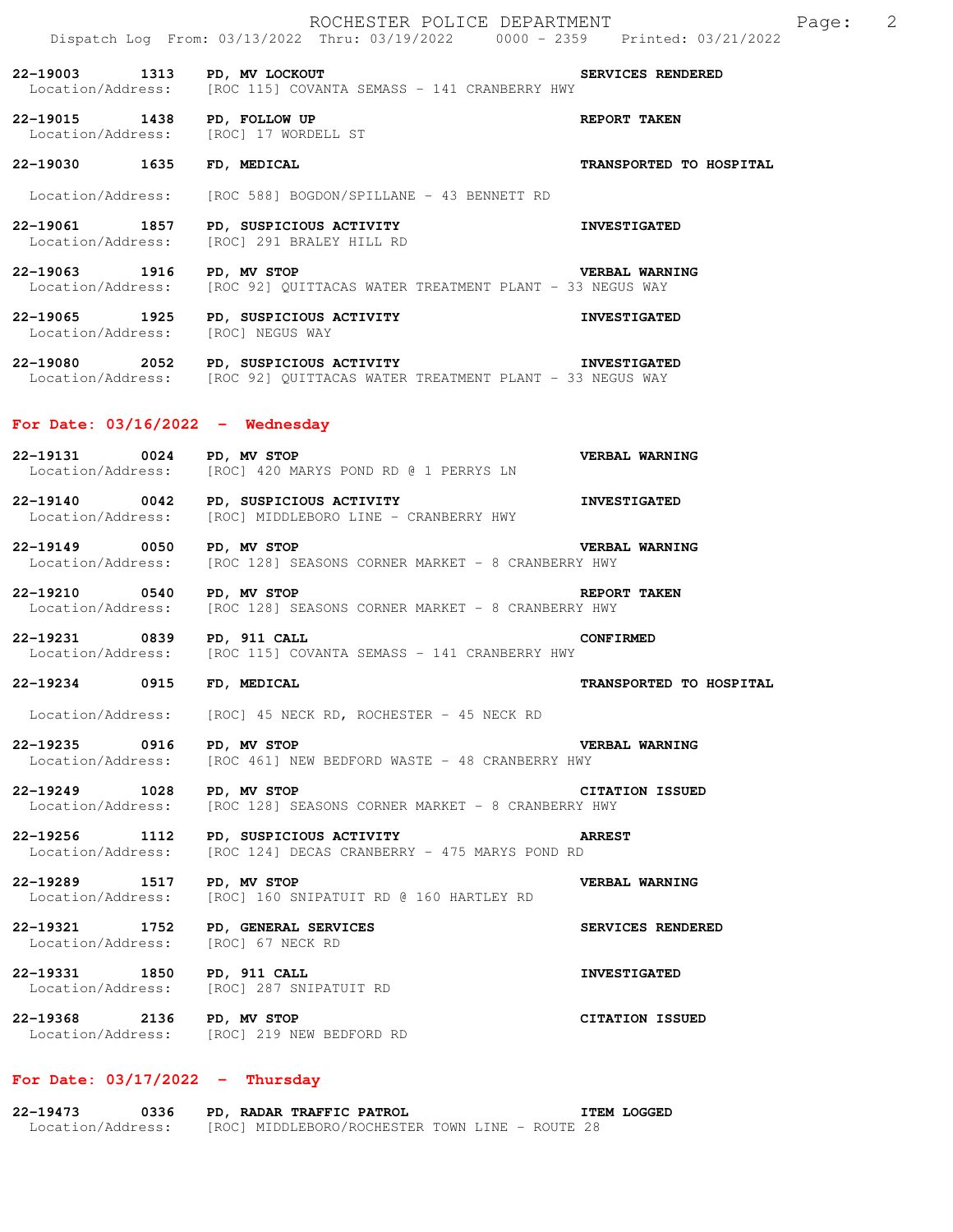| 22-19476 0411 FD, MEDICAL                       |                                                                                                                                      | TRANSPORTED TO HOSPITAL |
|-------------------------------------------------|--------------------------------------------------------------------------------------------------------------------------------------|-------------------------|
|                                                 | Location/Address: [ROC 115] COVANTA SEMASS - 141 CRANBERRY HWY                                                                       |                         |
| 22-19484 0610                                   | PD, DISTURBANCE<br>Location/Address: [ROC 115] COVANTA SEMASS - 141 CRANBERRY HWY                                                    | <b>INVESTIGATED</b>     |
| 22-19486 0618 PD, 911 CALL<br>Location/Address: | [ROC] 29 DEERFIELD TER                                                                                                               | <b>CONFIRMED</b>        |
| 22-19498 0809 PD, MVC OTHER                     | Location/Address: [ROC] 765 SNIPATUIT RD                                                                                             | <b>INVESTIGATED</b>     |
| 22-19509 0914 FD, MEDICAL                       |                                                                                                                                      | TRANSPORTED TO HOSPITAL |
|                                                 | Location/Address: [ROC 79] ANNIE MAXIM HOUSE - 700 NORTH AVE Apt. #6                                                                 |                         |
| 22-19517 1015                                   | PD, GENERAL SERVICES<br>Location/Address: [ROC 1] ROCHESTER POLICE STATION - 29 DEXTER LN                                            | <b>ITEM LOGGED</b>      |
| 22-19519 1026<br>Location/Address:              | PD, FIREARMS LICENSING<br>[ROC 1] ROCHESTER POLICE STATION - 29 DEXTER LN                                                            | <b>ITEM LOGGED</b>      |
|                                                 | 22-19536 1228 PD, SUSPICIOUS ACTIVITY<br><b>INVESTIGATED</b><br>Location/Address: [ROC 57] ADRIANS PACKAGE STORE - 711 MARYS POND RD |                         |
|                                                 | <b>THEM LOGGED</b><br>22-19539 1239 PD, ANIMAL CONTROL ITE<br>Location/Address: [ROC 1] ROCHESTER POLICE STATION - 29 DEXTER LN      |                         |
| 22-19538 1240 PD, NOISE COMPLAINT               | Location/Address: [ROC 378] ANDRADE - 664 MARYS POND RD                                                                              | SERVICES RENDERED       |
| 22-19541 1245 PD, ANIMAL CONTROL                | Location/Address: [ROC 153] CLOVER CREEK FARM - 268 NEW BEDFORD RD                                                                   | <b>ITEM LOGGED</b>      |
| 22-19545 1256<br>Location/Address:              | PD, DISTURBANCE<br>[ROC 143] MURPHYS AUTO - 35 COUNTY RD                                                                             | <b>RESTORED PEACE</b>   |
| 22-19606 2031                                   | PD, MV STOP<br>Location/Address: [ROC 136] QUITICUS SOLAR FARM - 33 NORTH AVE                                                        | <b>VERBAL WARNING</b>   |
|                                                 | 22-19631 2218 PD, SUSPICIOUS ACTIVITY SERVICES RENDERED<br>Location/Address: [ROC 455] MARYS POND PARKING AREA - 11 PERRYS LN        |                         |
|                                                 | Location/Address: [ROC] 60 OLD SCHOOLHOUSE RD<br>Location/Address: [ROC] 60 OLD SCHOOLHOUSE RD<br>22-19665 2358 PD, WELL BEING CHECK | REPORT TAKEN            |
| For Date: $03/18/2022 -$ Friday                 |                                                                                                                                      |                         |

# **22-19668 0025 FD, MEDICAL TRANSPORTED TO HOSPITAL**  Location/Address: [ROC] 60 OLD SCHOOLHOUSE RD, ROCHESTER - 60 OLD SCHOOLHOUSE RD **22-19687 0120 PD, 911 CALL SERVICES RENDERED**  Location/Address: [ROC 115] COVANTA SEMASS - 141 CRANBERRY HWY **22-19719 0302 PD, MV STOP SERVICES RENDERED**<br>Location/Address: [ROC 115] COVANTA SEMASS - 141 CRANBERRY HWY [ROC 115] COVANTA SEMASS - 141 CRANBERRY HWY **22-19751 0458 PD, 911 CALL SERVICES RENDERED**  Location/Address: [ROC 115] COVANTA SEMASS - 141 CRANBERRY HWY **22-19757 0726 FD, INSIDE WATER PROBLEM SERVICES RENDERED**<br>
Location/Address: [ROC] 25 EDWARDS LN [ROC] 25 EDWARDS LN **22-19766 0847 PD, RADAR TRAFFIC PATROL CANCELLED RESPONSE**  Location/Address: [ROC 128] SEASONS CORNER MARKET - 8 CRANBERRY HWY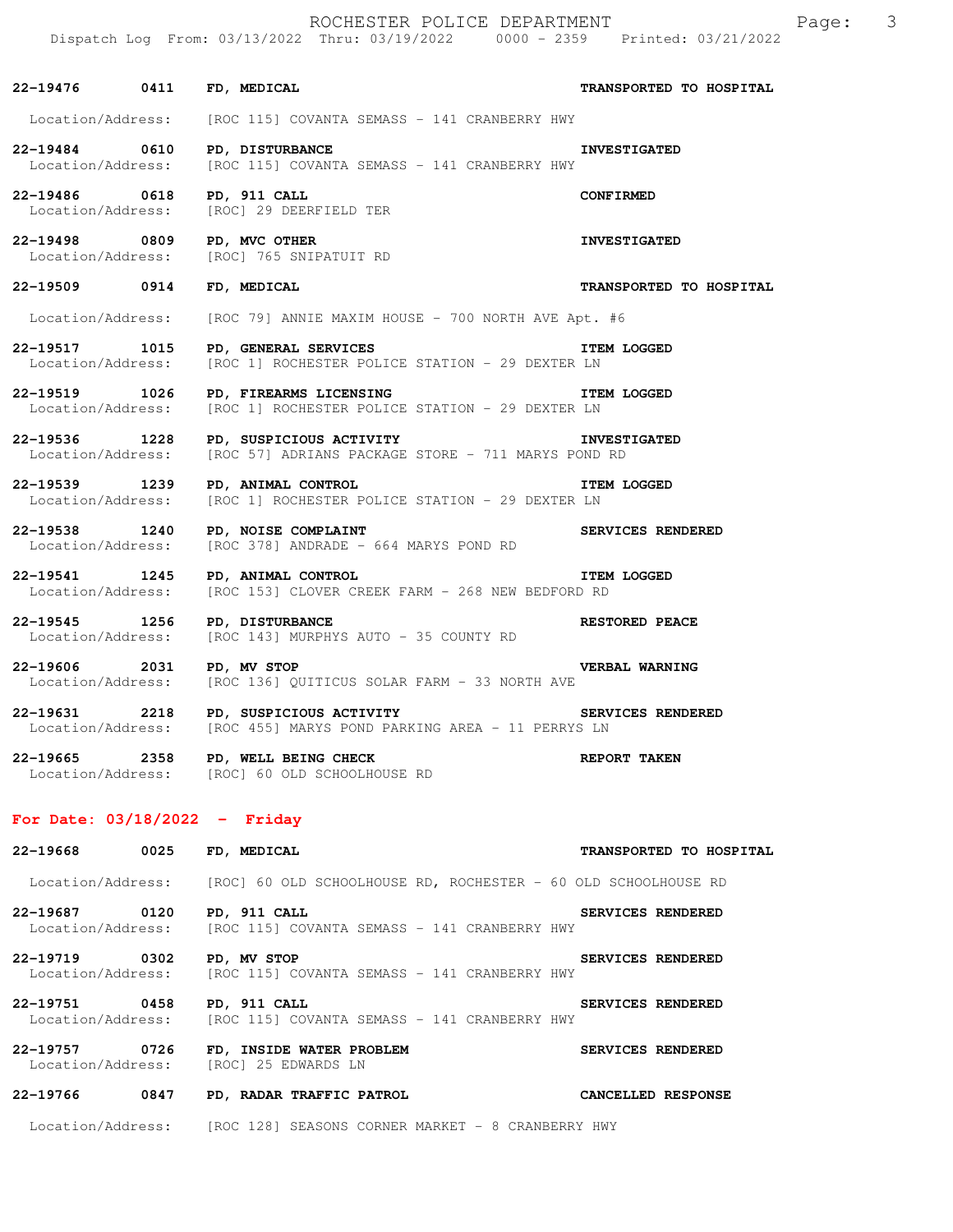**22-19806 1150 PD, INVESTIGATION SERVICES RENDERED**  Location/Address: [ROC 879] 30 WORDELL ST **22-19820 1318 PD, GENERAL SERVICES SERVICES RENDERED**  Location/Address: [ROC] 245 CUSHMAN RD **22-19822 1321 PD, FOLLOW UP SERVICES RENDERED**<br>Location/Address: [ROC 143] MURPHYS AUTO - 35 COUNTY RD [ROC 143] MURPHYS AUTO - 35 COUNTY RD **22-19837** 1430 PD, GENERAL SERVICES **ITEM LOGGED** Location/Address: [ROC 143] MURPHYS AUTO - 35 COUNTY RD

**22-19838 1435 PD, ASSIST OTHER AGENCY SERVICES RENDERED**  Location/Address: [ROC 57] ADRIANS PACKAGE STORE - 711 MARYS POND RD

# **22-19905 1919 PD, MV STOP VERBAL WARNING**  Location/Address: [ROC] BY THE ACUSHNET LINE - BRALEY HILL RD

**22-19910 1937 PD, MV ERRATIC UNFOUNDED**  Location/Address: [ROC] WINFIELD ST

**22-19912 2000 PD, MV STOP CHECKS SECURE**  Location/Address: [ROC 136] QUITICUS SOLAR FARM - 33 NORTH AVE

**22-19930 2115 PD, MV STOP VERBAL WARNING**  Location/Address: [ROC 82] MASS AUTO TUNE & AIR CONDITIONING - 15 NEW BEDFORD RD

**22-19944 2202 PD, MV STOP WRITTEN WARNING**  Location/Address: [ROC] 131 NECK RD

**22-19950 2220 PD, SUSPICIOUS ACTIVITY INVESTIGATED**  Location/Address: [ROC 172] RAILROAD CROSSING - 499 COUNTY RD

## **For Date: 03/19/2022 - Saturday**

| 22-20056          | 0311 | PD, MV STOP                             | <b>CITATION ISSUED</b> |
|-------------------|------|-----------------------------------------|------------------------|
| Location/Address: |      | [ROC 502] 229 NORTH AVE - 229 NORTH AVE |                        |
|                   |      |                                         |                        |

**22-20120 1339 PD, FOLLOW UP ITEM LOGGED**  Location/Address: [ROC 143] MURPHYS AUTO - 35 COUNTY RD

**22-20149 1715 PD, NOISE COMPLAINT SERVICES NOT REQUIRED** 

Location/Address: [ROC] 665 MARYS POND RD @ 70 CROSS RD

**22-20175 1858 PD, SUSPICIOUS ACTIVITY DISPERSED GATHERING** 

Location/Address: [ROC] 96 NORTH AVE @ 350 BRALEY HILL RD

**22-20179 1933 PD, MV STOP VERBAL WARNING**  Location/Address: [ROC 334] RANDALL - 221 NORTH AVE

**22-20181 2002 PD, MV STOP VERBAL WARNING**  Location/Address: [ROC 16] SHEA CONCRETE PRODUCTS - 153 CRANBERRY HWY

**22-20192 2058 PD, MV STOP CITATION ISSUED**  Location/Address: [ROC 266] REILLY/ST THOMAS/SULLIVAN - 91 BRALEY HILL RD

**22-20200 2113 PD, MV STOP VERBAL WARNING**  Location/Address: [ROC] 96 NORTH AVE @ 350 BRALEY HILL RD

**22-20201 2117 PD, MV STOP VERBAL WARNING**  Location/Address: [ROC 17] ROCHESTER POST OFFICE - 603 NEW BEDFORD RD

**22-20222 2209 PD, SUSPICIOUS ACTIVITY DISPERSED GATHERING** 

Location/Address: [ROC] NEGUS WAY